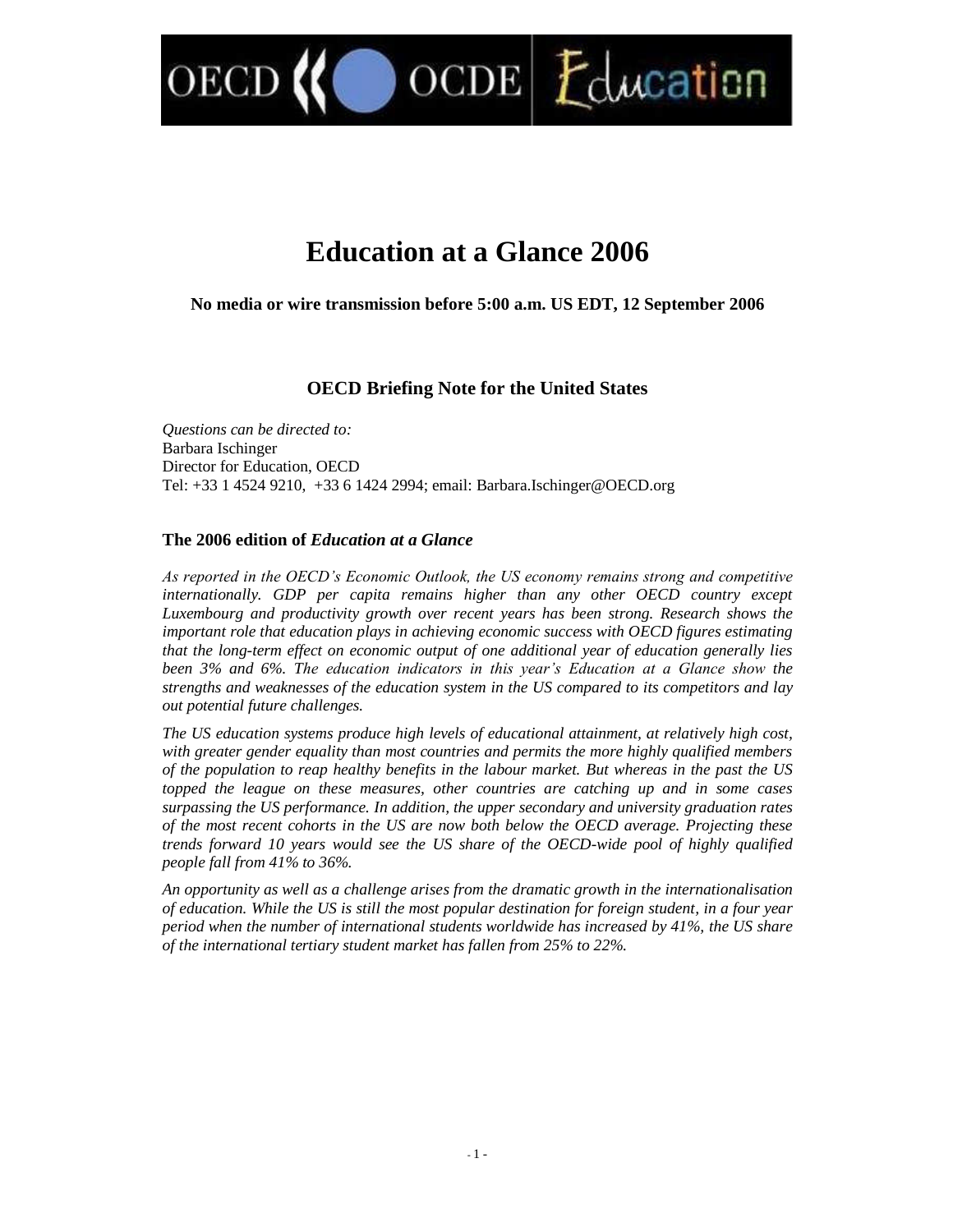

#### **Participation and attainment in education**

## *In most OECD countries, educational participation has continued to rise, and most young people can now expect to undertake some tertiary education during their lives.*

- In most OECD countries, a child at the age of five can now expect to undertake between 16 and 21 years of education during his or her lifetime either full or part-time, if present patterns of participation continue. Australia and the United Kingdom, at 20.7 years, show the highest educational expectancy among OECD countries, while in the **United States** a five year old can expect almost 4 years of education less than that during his/her lifetime. (Table C1.1, p.303).
- In every country, educational expectancy measured in these terms has risen since 1995 with the OECD average increase at 13%. Much of the increase in OECD countries has occurred at the tertiary level of education, where the expected years increased by 53% on average since 1995, whereas at primary and secondary levels, expectancy increased by a mere 7% on average across OECD countries (Table C1.1, p.303).

#### **Participation in education- tertiary level**

## *At the tertiary level, the United States continues to produce a high proportion of highly qualified people, but other countries are catching up.*

- In the **United States** some 39% of the adult population aged 25-to-64 years are qualified to the tertiary level, well above the OECD average of 31%. These attainment rates have been historically very high but now other countries are matching and exceeding this attainment level (Table A1.3a, p.39).
- Changes over time in the attainment rates of a country can be approximated by comparing the attainment rates for older and younger age groups. With 36% of 55-to-64 year-olds in 2003 having completed a tertiary qualification, the **United States** had the highest tertiary education attainment in the period 35 to 45 years ago, just ahead of Canada with 35%. No other country was above 27%. The **United States'**rate of 39% for 25-to-34 year olds reveals only a small synthetic growth over the intervening 30 years during which Canada (53%), Japan (52%), Korea (49%) have all grown well clear while Sweden (42%), Belgium (41%) and Ireland (40%) now also surpass the tertiary attainment level of the **United States**. In rank, the **United States** has slipped from 1st to equal  $7<sup>th</sup>$  of OECD countries (Table A1.3a, p.39)

## *Current tertiary entry and graduation rates suggest that these patterns are likely to continue into the future.*

 Across many OECD countries, university graduation rates continue to grow, fuelling further the increases in tertiary attainment. Across OECD countries, some 35% of young people in the typical age of graduation graduated in university level (Tertiary-type A) programmes in 2004, and in virtually every country with comparative data, these graduation rates increased between 2000 and 2004. Although the graduation rate for the **United States** increased slightly over this period, from 33% to 34%, other countries rates' grew faster with the result that the graduation rate for the **United States** in 2004 was slightly below the OECD average and well below the highest rates of over 45% reported by Australia, Denmark, Finland, Iceland, New Zealand and Norway (Table A3.1, p.58). It should be noted that the graduation rate provides a measure of the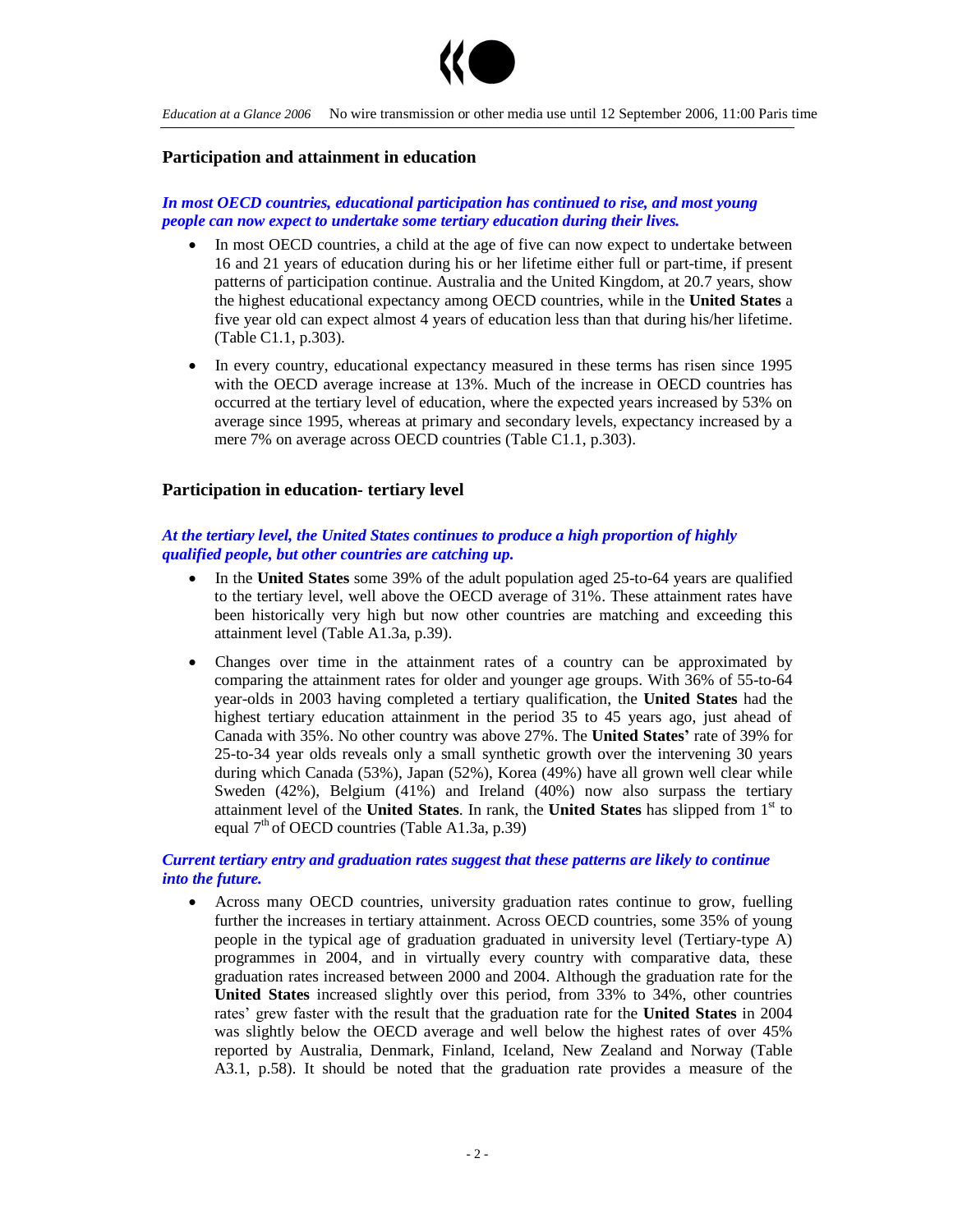

quantitative output of education systems and does not allow inferences as regarding to the quality of competences acquired by degree holders.

 Rates of current participation suggest that even more countries are likely to catch up and surpass the **United States** graduation rates. The increase in tertiary enrolment between 1995 and 2003, which will influence future graduation rates in the **United States**, was, at 21%, considerably below the OECD average level of 38% (Table B1.5, p.193) and well below increases in Australia, the Czech Republic, Greece, Hungary, Ireland, Korea, Mexico, Poland, Portugal, the Slovak Republic and Sweden, that ranged from 33% to 169% during the same period.

### *Graduation rates are a product of entry rates and in student drop out.*

- Some 53% of today's young people in OECD countries will enter a university level or equivalent (Tertiary-type A) programme during their lifetime. These entry rates are 70% or more in Australia, Finland, Iceland, Poland and Sweden and as high as 89% in New Zealand.(Table C2.2, p.277)
- Comparatively high drop out rates in the **United States** are contributing to the **United** States' relative standing against other countries. On average across OECD countries some 70% of those who enter tertiary-type A programmes go on to successfully graduate. The "survival rate" for the **United States** is however one of the lowest of OECD countries for which data are reported, with only just over 50% of the entry cohort achieving graduation, similar to the rate for Mexico and New Zealand (Table A3.2, p.59)

## *The result of these trends is a projected fall in the US market share of individuals with tertiary qualifications.*

 If these trends in tertiary attainment are projected into the future some notable shifts in countries' share of the pool of tertiary graduates is projected to take place. While countries like Japan and Korea are projected to increase their share of the tertiary graduates in the OECD, the share held by the **United States** is projected to fall from 41% to 36% over the next ten years (Table A1.4, p. 40).

## *For the United States, higher education still very much provides a worthwhile investment for individuals.*

- The labour-market and financial incentives for attaining tertiary qualifications remain high for both men and women, even in countries with rapid growth in qualifications. On average, people with tertiary qualifications command significantly higher salaries than those with only secondary education and in the **United States**, these wage premia are particularly high: In the **United States**, earnings for tertiary graduates in the 25-to-64 year old age group are 72% higher on average than those for people with only secondary education, a differential that is higher in only two other countries: the Czech Republic (82%) and Hungary (117%) (Table A9.1a, p.136). Tertiary graduates also have a much greater chance of finding jobs (Table A8.1a, p.112).
- The private financial benefits can be explored more systematically when contrasting the advantages of tertiary education for individuals in terms of higher average earnings, lower risks of unemployment and the public subsidies they receive during their studies, with the costs that individuals incur when studying, such as tuition fees, lost earnings during studies and higher tax rates later in life. In all countries with comparable data, the private rate of return for those who acquire tertiary degrees immediately following school is higher than real interest rates, and often significantly so. In all eleven countries for which data are available - with the exceptions of Denmark, New Zealand and Sweden -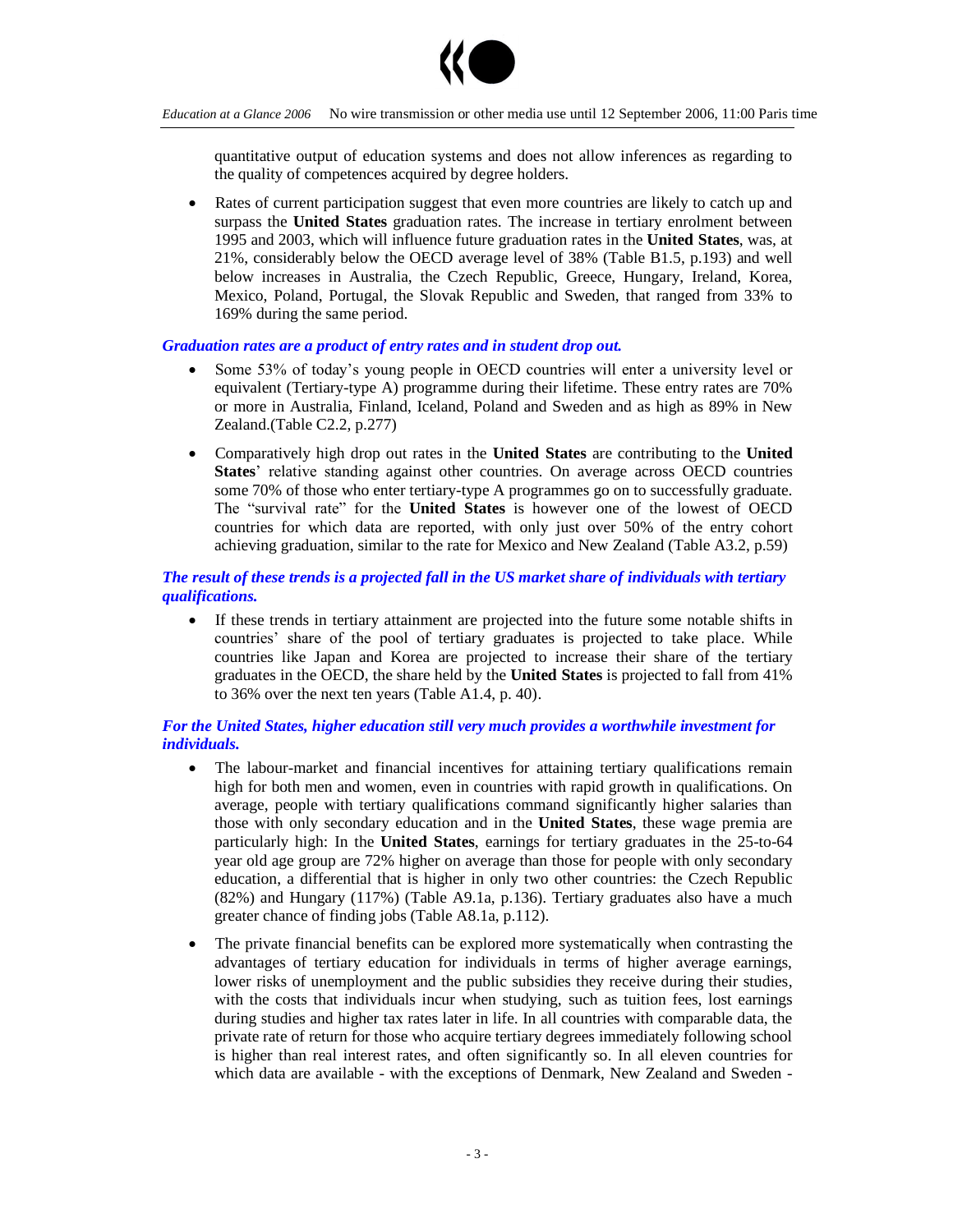

the private rate of return for both males and females is at least 10%. In the **United States** the rates are 14.3% for males and 13.1% for females (Table A9.6, p.150).

#### *Rising levels of tertiary attainment seem nottohaveledtoan"inflation"ofthelabour-market value of qualifications.*

 In general, countries have seen an increase in the earnings advantage for tertiary graduates even in countries where tertiary expansion has been rapid. Among the countries in which the tertiary attainment grew by 5% or more between 35-to-44-yearolds and 25-to-34-year-olds, Spain is the only country in which the rapid expansion in tertiary attainment was associated with a significant decline in the wage premium that tertiary attainment attracts during the period 1997 to 2004. (Tables A1.3, p.39 and A9.2a, p.138). In the **United States** the earnings advantage of tertiary graduates in the 25-to-64 year-old population, relative to upper secondary graduates increased from 68% in 1997 to 72% by 2004. Over the same period, the fastest growing relative earnings returns on tertiary degrees were evident in Germany (20 percentage points), Hungary (38 percentage points) and Switzerland (9 percentage points) (Table A9.2a, p.138). Similar results can be observed when comparing trends in unemployment among tertiary graduates with the expansion of tertiary education (Table A8.4a, p. 118).

## *As the internationalisation of tertiary education proceeds rapidly, the United States remains the most popular country for foreign study …*

- In 2004, 2.7 million tertiary students were enrolled throughout the world. outside their country of citizenship, representing an increase of 8% on the previous year. Since 2000, international student numbers have increased by 41% (Table C3.6, p.312).
- The **United States** remains by far the most popular destination for international students with 22% of foreign students worldwide enrolled in the country. It is twice as popular as the United Kingdom (11% of foreign students), the next most popular destination and higher still than the next most popular destinations Germany (10%), France (9%), Australia (6%) and Canada (5%) (Chart C3.2, p.288 and Web-based Table C3.8). This is largely a function of the size of the tertiary system: The percentage of international students in total tertiary enrolment is only 3.4% in the United States, compared with an OECD average of 6.5% and 16.6% in Australia, 13.4% in the United Kingdom, 12.7% in Switzerland and 11.3% in Austria (Table C3.1, p.303).

*...but the United States is losing its market share of international students …*

 Although international student numbers have increased in the **United States** between 2000 and 2004, other countries have taken more of the increasing market. Compared to 2000, the **United States** saw its share on the international education market decline by about 3 percentage points from 25 to 22%. The largest increases in market shares took place in Australia, France, Japan and New Zealand and in the partner countries the Russian Federation and South Africa (Chart C3.3, p. 289 and Web-based Table C3.8).

#### *… and the fees charged to international students can influence these trends.*

 Compared with other English-speaking countries, the fees charged to international students in the **United States** are relatively high. At USD 12 000, the average level of fees charged to international students in public institutions in the **United States** is higher than in Australia (USD 11 000) and Canada (USD 8 000), though lower than the highest fees charged in the United Kingdom (USD 18 000) (Box C3.3 and Table B5.1, p. 240).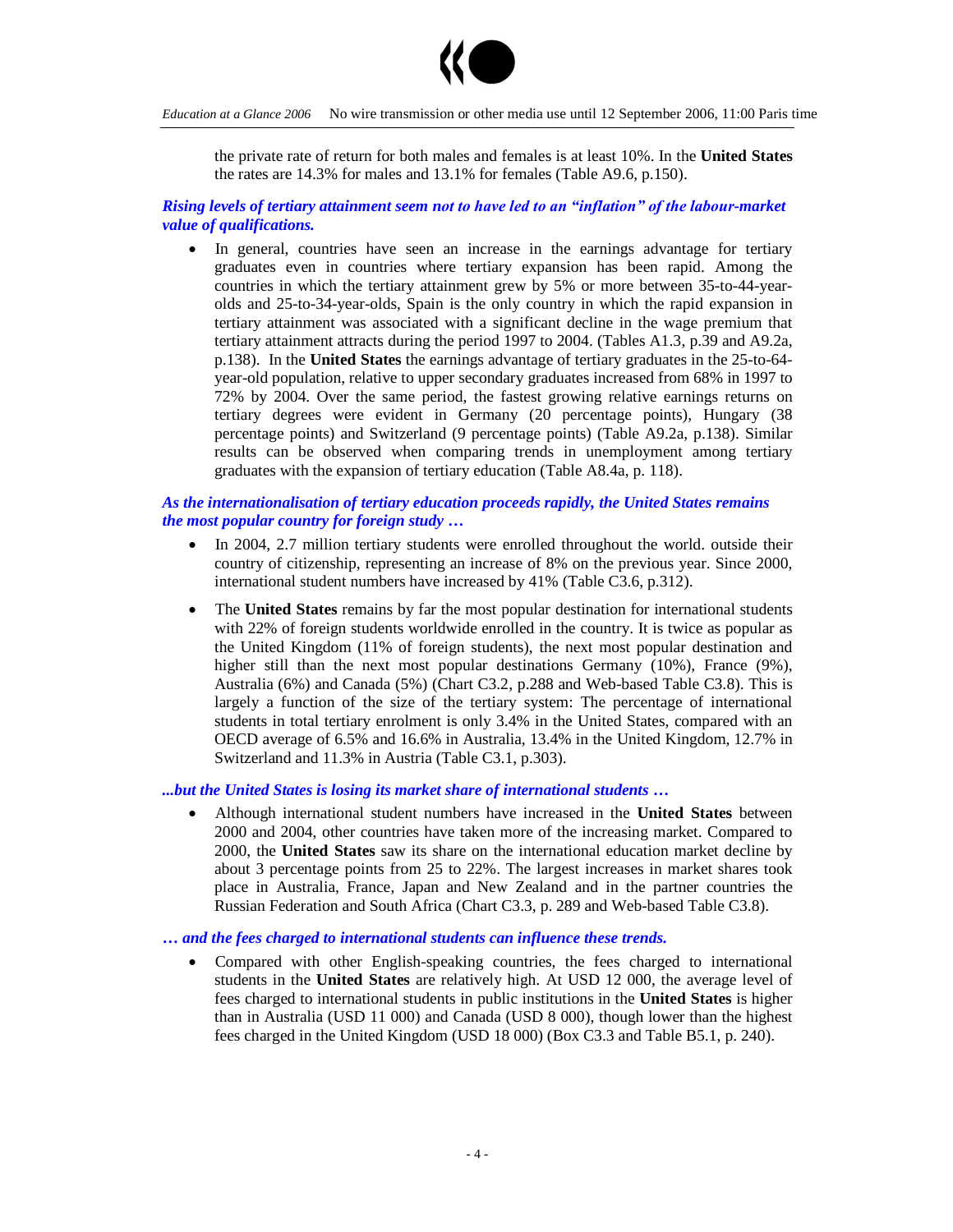

#### *Almost two-thirds of the US intake of international students originates from Asia.*

- Students from Asian countries are the most populous amongst the international student community in the **United States**. In total, Asian students comprise some 62% of the foreign student intake to tertiary education in 2004, with 15% of international students coming from China, 14% from India, 9% from Korea and 7% from Japan (Table C3.2, p. 305). Indeed, for students from Japan, Korea and India, the **United States** is by far the most popular destination for foreign study with over 50% of international students from these countries choosing to study in the **United States**. For students from China, on the other hand, though the **United States** remains the most popular single destination, the market is more widely spread with Australia, Japan and the United Kingdom also being popular destinations for study.
- For **United States** students who opt to study elsewhere, Canada (17% of travelling US students) and the United Kingdom (29%) are the most popular destinations (Table C3.3, p.309).

#### *Instruction in the English language and the existence of magnet programmes in sciences and engineering but also in humanities, arts, social sciences, business and law are likely factors attracting international students to the United States in large numbers...*

- Education systems providing tertiary education in the English language have a natural advantage in attracting international students  $-$  especially from Asia  $-$  given the importance of English for communication in an increasingly interconnected global economy. The rapid growth in the market shares of some English-speaking destinations since 2000 (Australia, but most significantly New Zealand and South Africa) underlines this (Chart C3.3). Several European countries have started delivering programmes in the English language as a way of overcoming language barriers and attracting international students to their education systems. This trend is most significant in Denmark, Finland, the Netherlands and Sweden (Box C3.2, p. 291).
- As is the case in most OECD countries, the most popular programmes for international students to study in the **United States** are in the social sciences, business and law (31% of the total), though science (19%) and engineering (16%) are also notably popular (Chart C3.4 and Table C3.5, p. 311).

## **Participation in education –baseline qualifications**

## *Attainment levels at upper secondary level are high in the United States but have stalled as other countries continue to progress …*

 The **United States** has traditionally had a high proportion of the adult population who have completed upper secondary education. The rate for the **United States** in 2004, at 87% for 25-to-34-year-olds, was well above the OECD average but has changed little over the years. In more than half of all OECD countries, the proportion of 25-to-34-yearolds with upper secondary qualifications now exceeds 80%, and in Canada, the Czech Republic, Japan, Korea, Norway, the Slovak Republic and Sweden it exceeds 90% (Table A1.2a, p. 38). The change over time can be approximated by looking at the attainment of younger and older age cohorts. Ranked by upper secondary educational attainment in the population, the **United States** occupies the 1st position among 55-to-64 year-olds in the 30 OECD countries (*i.e.* those who completed school some 40 years ago) but only the  $11<sup>th</sup>$  position among 25-to-34-year-olds, who completed school a decade ago. By contrast, Korea ranks  $24<sup>th</sup>$  among 55-to-64-year-olds but  $1<sup>st</sup>$  among 25-to-34-year-olds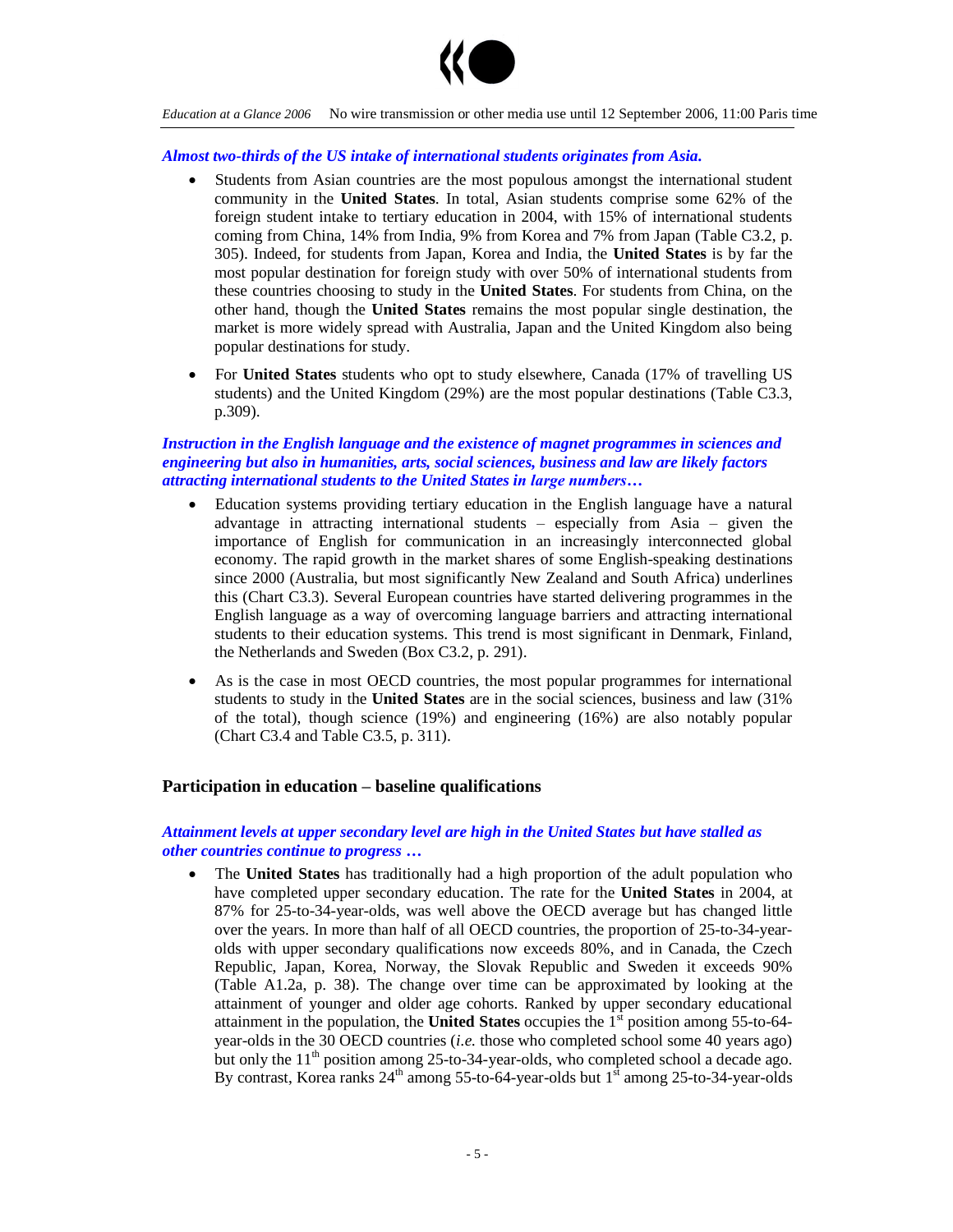

(Table A1.2a). Note that the individuals (25-to-34-year-olds in 2004) in this analysis passed the age of sixteen in between 1985 and 1995.

 The contrast is even more pronounced when comparing the current output of high schools: The proportion of the typical age cohort graduating from upper secondary education in 2004 was 90% or more in Denmark, Finland, Germany, Ireland, Japan, Korea and Norway. At 75%, the graduation rate for the **United States** was below the OECD average of 81% (Table A2.1, p.48)

## *…and those without upper secondary education face considerable and increasing penalties in the labour market …*

- The penalties from not completing upper secondary education are visible in earnings levels and their distribution and these penalties are more severe in the **United States** than in almost every other OECD country. For instance, the earnings of a 25-to-64-year-old without upper secondary completion in the **United States** are only 65% of someone who has these qualifications, the greatest income disadvantage of all OECD countries reporting data (Table A9.1a, p.136).
- The severe earnings disadvantage for those in the **United States** without upper secondary qualifications is illustrated further by an examination of the distribution of earnings. Some 44% of those without upper secondary qualifications in the **United States** have low incomes (defined here as half of the country median or less), a higher proportion than all other countries except Denmark (Table A9.4a, 141).
- Moreover, generally across OECD countries, people without upper secondary qualifications are less likely to be in employment than those that have these qualifications. In the **United States** the employment rates for those aged 25 to 64 years who do not have upper secondary level education are, at 68% for men and 47% for women, below the corresponding OECD averages of 72% and 49% (Table A8.1a, p. 112).

## **Quality and equity of schooling at age 15**

## *Equipping young people with the competencies needed to successfully progress to further study or employment is a fundamental goal of schooling*

- Results relating to 2003 from the OECD's Programme for International Student Assessment (PISA) have previously highlighted the comparatively poor performance in mathematical proficiency, on average, of 15-year-olds in the **United States**'. Out of the 30 OECD countries taking part in PISA 2003, the average performance for the **United States** was statistically significantly higher only than that of five countries (Portugal, Italy, Greece, Mexico and Turkey) and statistically lower than that of 20 countries.(Table A4.3, p. 72)
- Across OECD countries, students from the least socio-economically disadvantaged backgrounds are on average 3.5 times more likely to be low mathematics performers (i.e. at or below Level 1), than those from the most socio-economically advantaged backgrounds. The picture in the **United States** is similar to the OECD average and statistically significantly worse in countries like Belgium and the Slovak Republic where students from the most disadvantaged backgrounds are over 5 times more likely to be low performers in mathematics than those from the most advantaged backgrounds. (Table A6.1, p.91)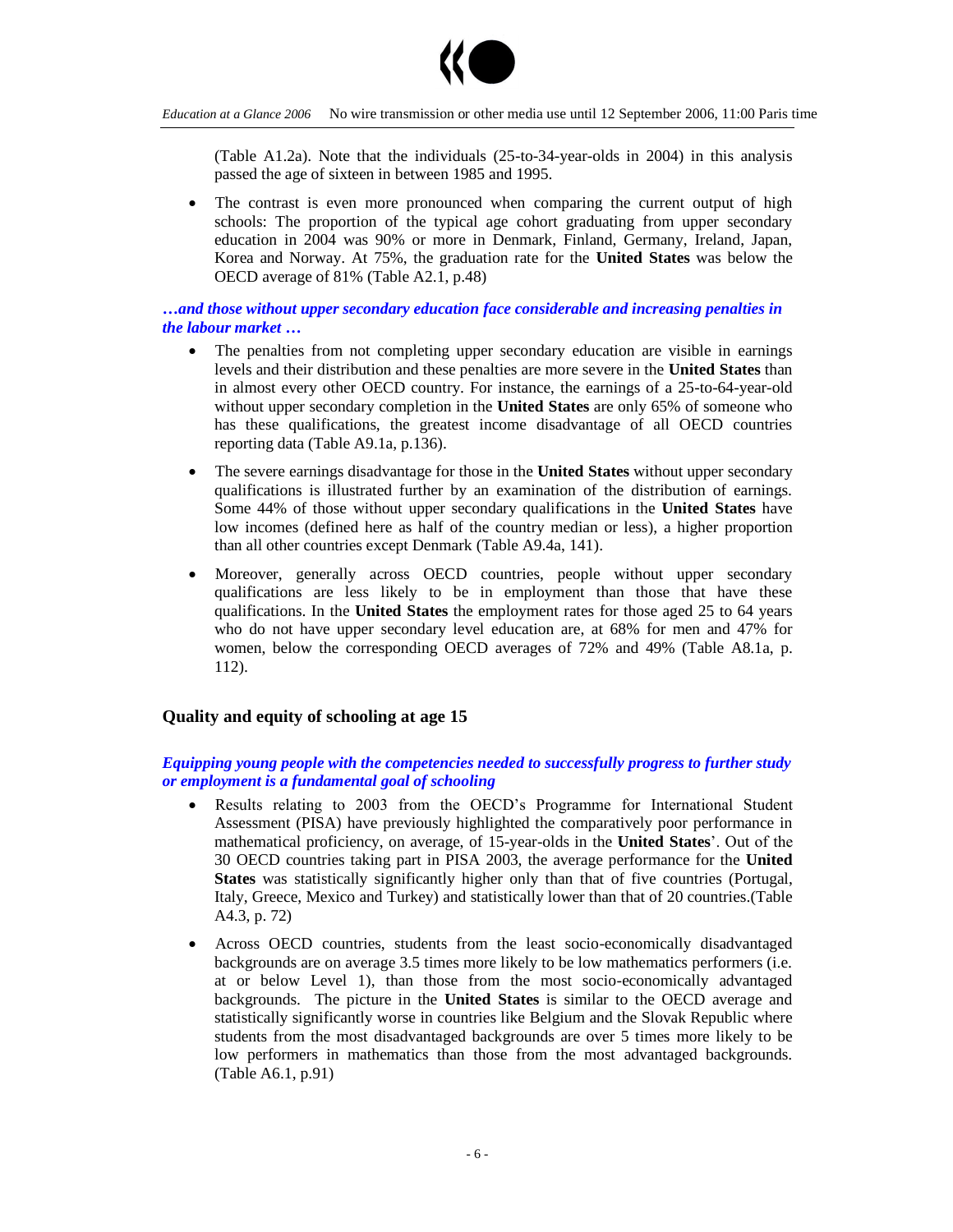

## **Participation in education –learning throughout life**

#### *Participation in non-formal job-related education and training is high in the United States …*

- In many countries, non-formal continuing education and training now also plays a significant role in raising the stock of knowledge and skills. In the **United States** along with Denmark, Finland and Sweden, more than 35% of employees take part in nonformal job-related education and training each year, the highest participation rate among OECD countries. At the other end of the scale, Greece, Hungary, Italy, the Netherlands, Poland, Portugal and Spain provide such training to fewer than 10% of employees (Table C5.1a, p.341).
- In addition, the intensity of participation in non-formal job-related education and training in the **United States** is comparatively high. In the **United States**, between the ages of 25 and 64, the total expected number of hours in non-formal job-related training per worker is 471, well above the OECD average of 389 hours (Table C5.1a, p.341).

## *…though job-related education and training is still least common among those who need it most.*

 As in all OECD countries, on average, the participation rate in non-formal continuing education and training among employees in the **United States** is much less for those who have not completed upper secondary education than it is for those with upper secondary education and much less still than those with tertiary education. In the **United States**, only 12% of those who have not completed upper secondary education and training participate in non-formal continuing education and training, compared with 32% for those with upper secondary qualifications and 56% for those with tertiary qualifications. These findings are important because they show continuing inequalities in terms of access to job-related continuing education and training in the **United States**, as is the case in other countries. They also suggest that continuing education and training currently do not succeed in making up for skill gaps emerging from initial education but, in first, tend to reinforce disparities that result from initial education (Table C5.1a, p.342)

## **Gender differences**

#### *Across OECD countries, significant progress has been achieved in reducing the gender gap in educational qualifications.*

 The balance of educational attainment between males and females in the adult population remains unequal in most OECD countries. However, significant progress has been achieved in recent decades in reducing the gender gap in formal educational qualifications. For the generation aged 45 to 54 years, the difference expressed in average duration of formal study favours females in only eight countries and for the generation around 60 years of age this difference favours females in only three countries. In contrast, the situation of the generation aged 25 to 34 years testifies to a complete inversion. For those around 30 years old, the average number of years of study completed is higher among females in 20 out of the 30 OECD countries, while in the remaining countries the differences between the genders are generally small (Table A1.5, p.41).

#### *In the United States there is more gender equality than in most countries…*

 In terms of years of formal schooling in the population, there is more gender equality in the **United States** than in any other OECD country. For the 25-to-64-year-old population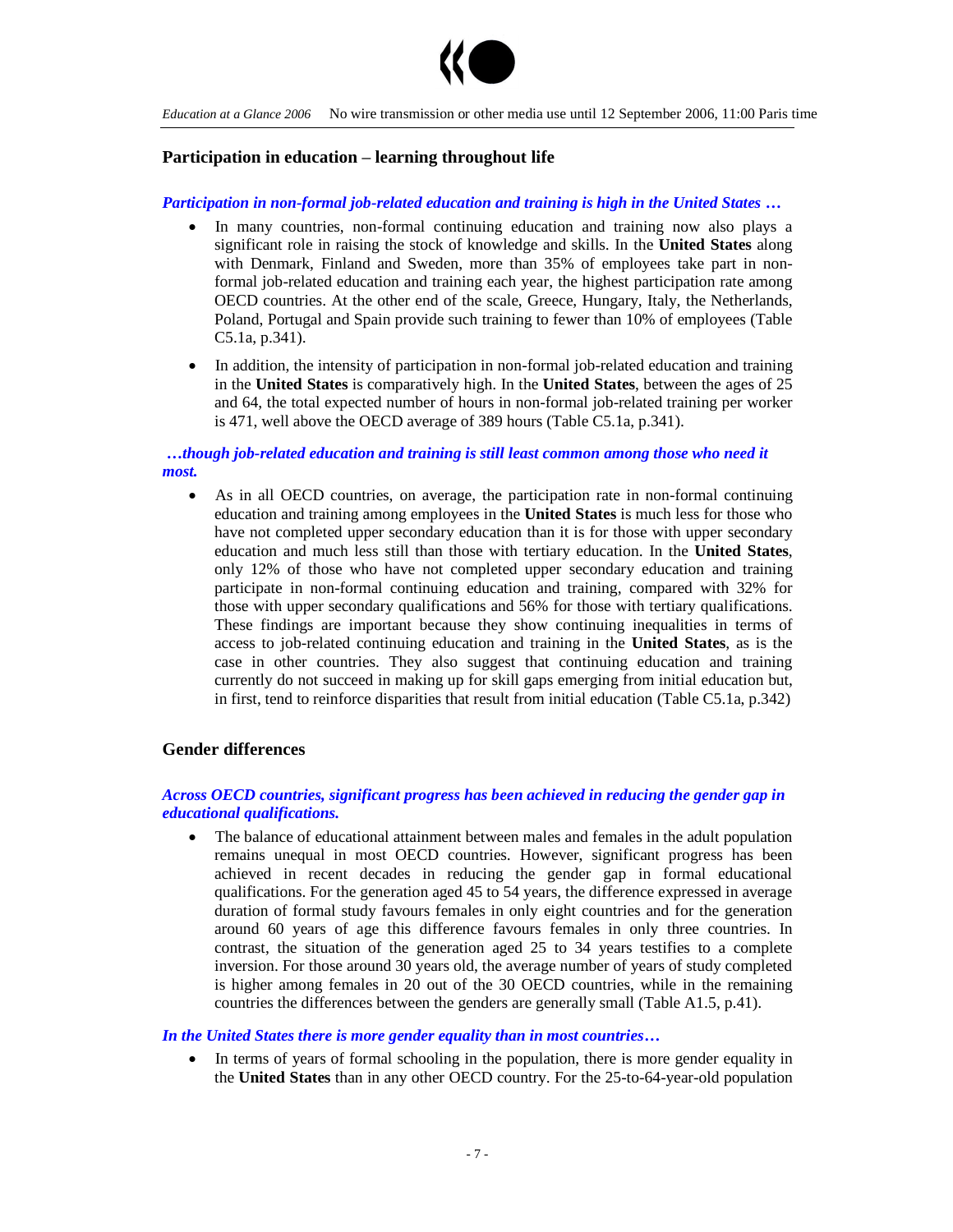

there is virtually no difference between males and females in terms of the number of years spent in formal education, though for younger age groups females have established a slight advantage (Table A1.5, p.41). This more recent pattern is influenced by the fact that the graduation rate from upper secondary education is now higher for females (79%) than for males (72%).

### *…butsomegenderdifferencesdoshowupinrelationtoearnings.*

 Greater differences show up when comparing the earnings differences between the genders. Tertiary education enhances earnings relative to upper secondary education more for males than for females in all countries except Australia, Canada, Ireland, Korea, the Netherlands, Norway, Spain, Switzerland and the United Kingdom. Males aged 25 to-64 years in the **United States** with tertiary level qualifications earn 79% more than those males who have only upper secondary level qualifications, whereas the earnings premium for females is only 66% (Table A9.1a, p.135).

#### *…where females still earn considerably less than males with similar degree levels.*

 Although both males and females with upper secondary, post-secondary non-tertiary or tertiary attainment have substantial earnings advantages compared with those of the same gender who do not complete upper secondary education, earnings differentials between males and females with the same educational attainment remain substantial. For the **United States** this is most evident at the tertiary level where women aged 30-to-44 with a tertiary-type A qualification will earn only 60% of a similarly qualified male, an earnings disadvantage which is greater than every other country reporting data except Switzerland. The gap in earnings between males and females is influenced by many factors, including differences in the amount of time that males and females spend in the labour force, and the high incidence of part-time work among females. To some extent it may also be due to different career and occupational choices (Table A9.1b, p.137).

#### **Overall investment in education**

OECD countries are expanding the scope of their education systems, but at the same time trying to contain costs in the context of hard-pressed public budgets. Conflicting pressures have produced varying trends across OECD countries.

#### *Spending levels in the United States are some of the highest amongst OECD countries …*

 Spending on educational institutions in the **United States** as a percentage of GDP was at 7.5% in 2003, the 3rd equal highest rate with Korea and after Israel (8.5%) and Iceland (8.0%). For the **United States**, educational expenditure has matched or exceeded growth in national income so that the percentage of expenditure relative to GDP has generally increased over the years from 7.0% in 2000. This is not true, however, of all OECD countries as one third of the countries with available data saw expenditure as a proportion of GDP decline over this period (Chart B2.1 based on Table B2.1a, p. 205).

*… and accounts for an above average share of the public spending budget generally.*

 The spending commitment on education from public sources accounts for some 15.2% of total public expenditure, which is above the OECD average of 13.3% but some way below the highest levels recorded by Mexico (23.8%) and New Zealand (22.6%) (Table B4.1, p. 228).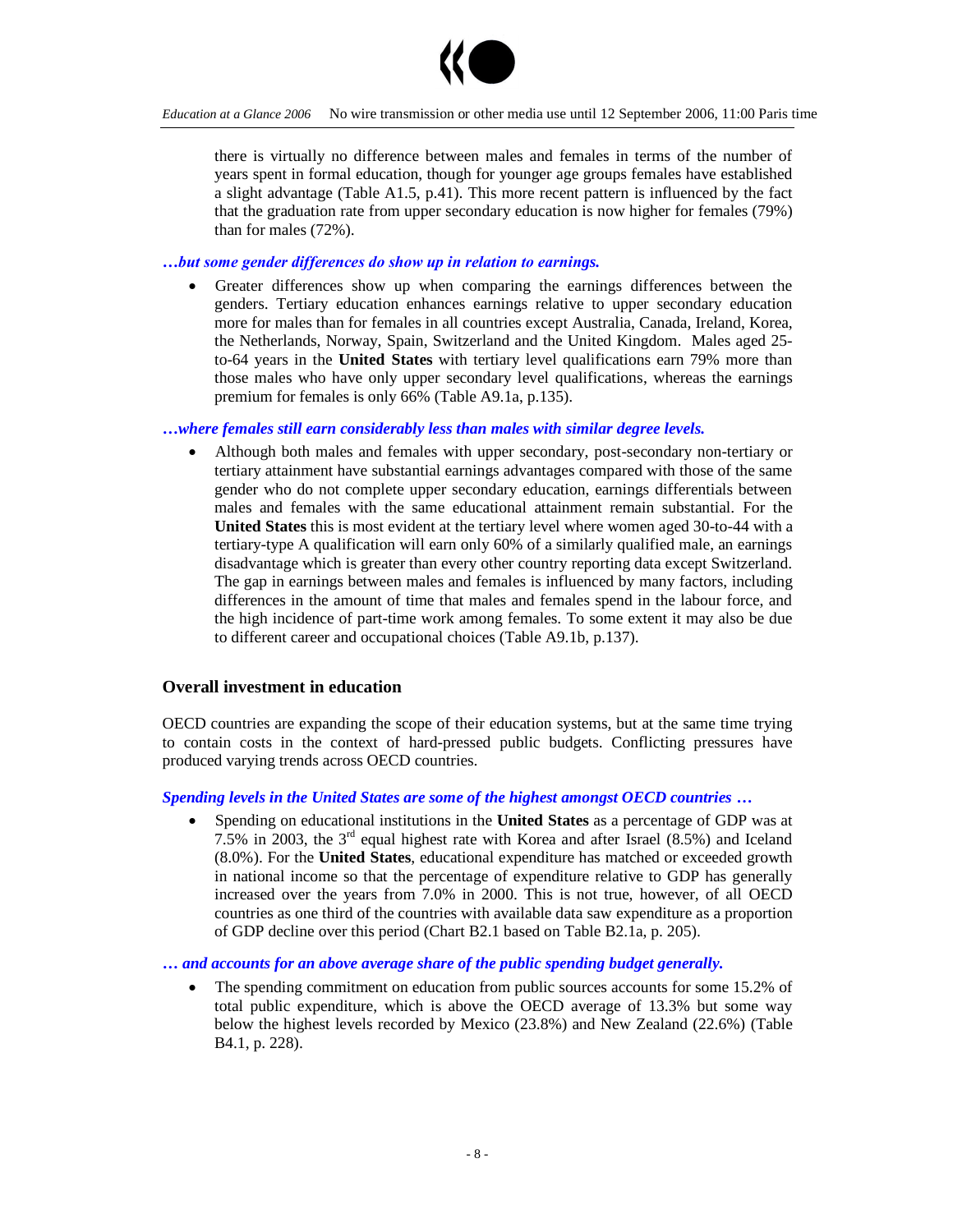

#### *The additional resources were invested fairly evenly between school and tertiary education.*

 For the **United States**, the additional (public and private) resources were invested fairly evenly between school education, where expenditure increased between 1995 and 2003 by 37% in absolute terms (the OECD average increase was 33%), and tertiary education where spending increased by 33%, though the additional spending on tertiary was below the OECD average level of 46% (Table B1.5, p.193).

#### *An above-average share of spending on schools comes from private sources...*

- The extent of private funding of education in the **United States** is higher than in any other OECD country expect Korea, though it has declined since 1995. Some 28% of funding for all levels of education in total was provided by private sources in the **United States** in 2003, significantly more than the OECD average of 12% but some way behind the country that relies most heavily on private funding, Korea, with 40%. While spending overall has increased since 1995, the proportion of funding called on from private sources has in fact declined from 31% to its level in 2003 of 28% (Table B3.1, p.218).
- Private spending originates both in households and other private entities (e.g. companies, charities) and can go to private as well as public institutions. Much of the difference between the **United States** and Korea in the extent of private expenditure arises from household expenditure. While both countries call on some 8% of funding from other private entities, the funding from household amount to 32% of all funding in Korea but only 20% in the **United States** (Table B3.1, p.218).

#### *Spending pressures are likely to increase in the next decade*

 Demographic trends can influence educational spending. Countries with larger proportions of young people in the population must allocate a larger proportion of their national income to initial education than those with smaller youth populations but similar participation rates. Rising population numbers in virtually all education-going age-groups are projected for the **United States** over the next decade. If the **United States** wished to maintain current levels of participation and spending per student, these trends would point to the need for a 7% increase in funding over the period 2005-2015, a higher projected increase than in any other OECD country (Table A11.1, p.166).

## **How investment in education translates into spending per student, student learning conditions and teacher working conditions**

#### *At primary, secondary and tertiary levels, spending per student is above theOECDaverage…*

 To assess their potential impact on the quality of educational services, the resources invested in education need to be seen in relation to the number of students enrolled. On that measure, spending per student across all levels of education (excluding pre-primary education) in the **United States** is, at US\$ 12,023 (equivalent), higher than all other OECD countries except Switzerland which has spending per student at similar levels (US\$ 12,071). Indeed, spending per student at primary (US\$ 8,305) and secondary (US\$ 9,590) levels is well above the corresponding OECD averages (US\$ 5,450 and US\$ 6,962 respectively). At US\$ 21,566 (excluding research expenditures), spending at the tertiary level is more than two and a half times the OECD average of US\$ 8,093 and some US\$ 5,000 per student more than the next highest country, Canada (Table B1.1a, p.186).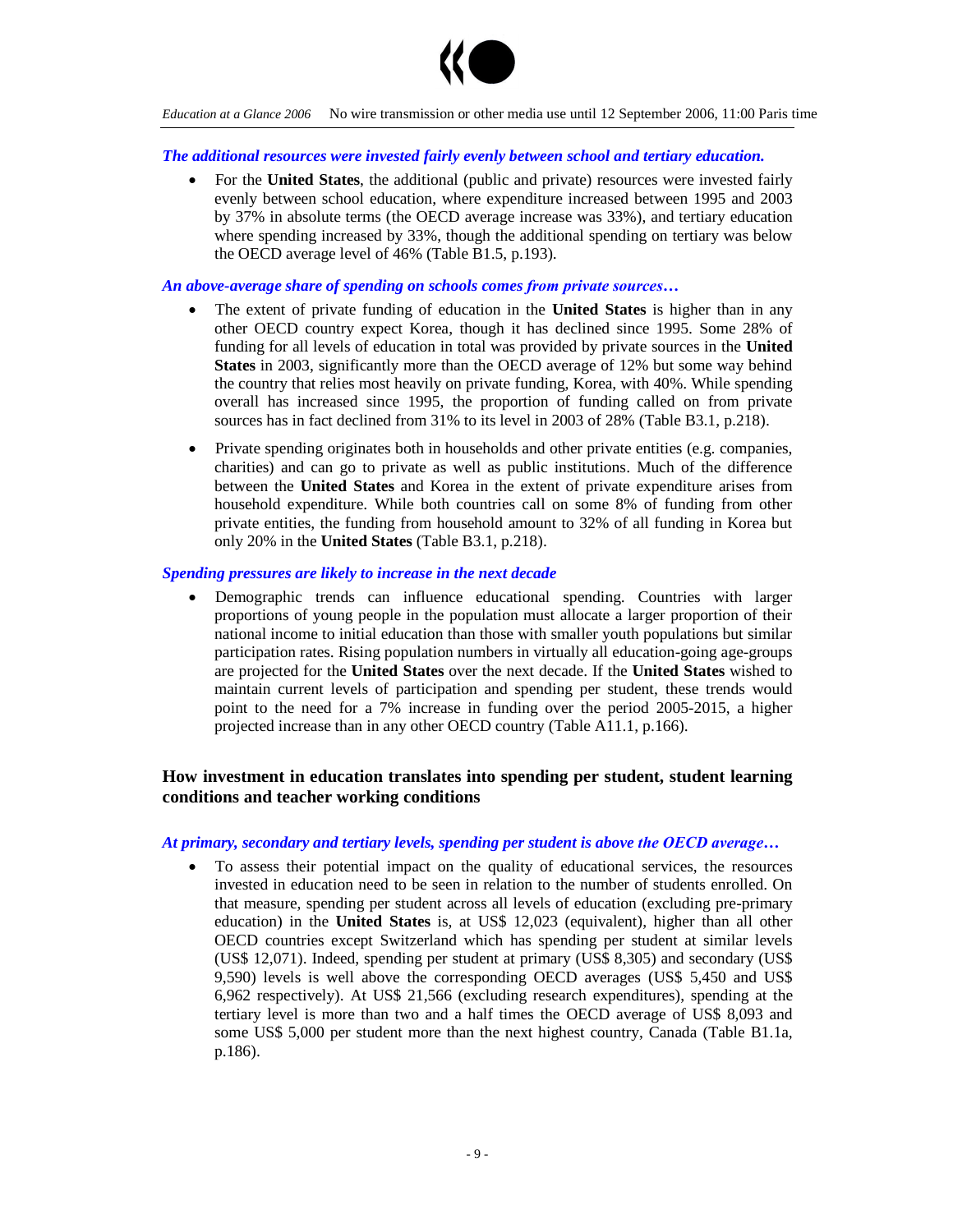

*…and the United States also stands out in respect of the high level of spending per child at the pre-primary level, but with relatively low participation rates.*

- The **United States** invests more than any other country per child at the pre-primary level (at US\$ 7,755) considerably more than the OECD average spending per child of US\$ 4,508) (Table B1.1a). And yet, the **United States** has one of the lowest rates of participation amongst under 5-year-olds in education. The rate of participation of 4-yearolds and under as a percentage of the 3-to-4-year-old population in 2004 stands at only 53%, below the OECD average of 66% and well below the highest rates of participation, many of which are approaching 100% (Table C1.2, p. 266). Part of the explanation for this lies in the low student to contact staff ratios at the pre-primary level in the United States which at 11.9 pupils per contact staff member are well below the OECD average of 15.2 students per contact staff member (Table D2.2, p.371).
- Different supply and demand factors have influenced variation in spending per student across countries. In the **United States**, spending on primary and secondary education increased by 37% while enrolments rose by 7%, resulting in a spending increase per student of 28% between 1995 and 2003. That is less than the OECD average increase of 33% in per-student spending. However, the **United States** had above average growth in student numbers (the OECD average was 0%) (Table B1.5, p. 193).

## *Despite high spending per student, class sizes in primary schools remain above average in the United States …*

- Despite above average spending per primary-level student, the **United States** has, with 23 students per class, class sizes that are above the OECD average of 21 (Table D2.1, p. 370).
- In lower secondary education, and considering public and private institutions together, there are on average 24 students per class in the **United States**, which matches the OECD average level (Table D2.1, p.370).

### *…which to some extent is explained by above-average teacher salaries.*

 Above-average teacher salaries provide part of the explanation for this. At US\$ 39,740 for a primary school teacher with minimum training and 15 years of experience, salaries in the **United States** are some 13% above the OECD average. (Table D3.1, p. 384). However, this gap diminishes somewhat when comparing salaries to GDP per capita.

## *…which are accompanied by a high number of class contact hours that US teachers are required to teach.*

- At the primary level teachers in the **United States** are required to teach 1,080 hours per year, which is more than in any other OECD country and considerably higher than the OECD average of 805 hours (Table D4.1, p.405).
- All of these relationships are similar at the secondary level of education, though salary differences between the **United States** and the OECD average tend to be smaller at the secondary level.

## *In tertiary education, a below-average increase in spending in the United States exceeded the below-average increase in student enrolment.*

 At the tertiary level, a below-average increase in spending in the **United States** (33%) exceeded the below-average increase in student enrolment (21%), such that spending per student increased between 1995 and 2003 by 10%. This exceeded the average OECD spending per tertiary student which rose only by 6% over the same period (Table B1.5,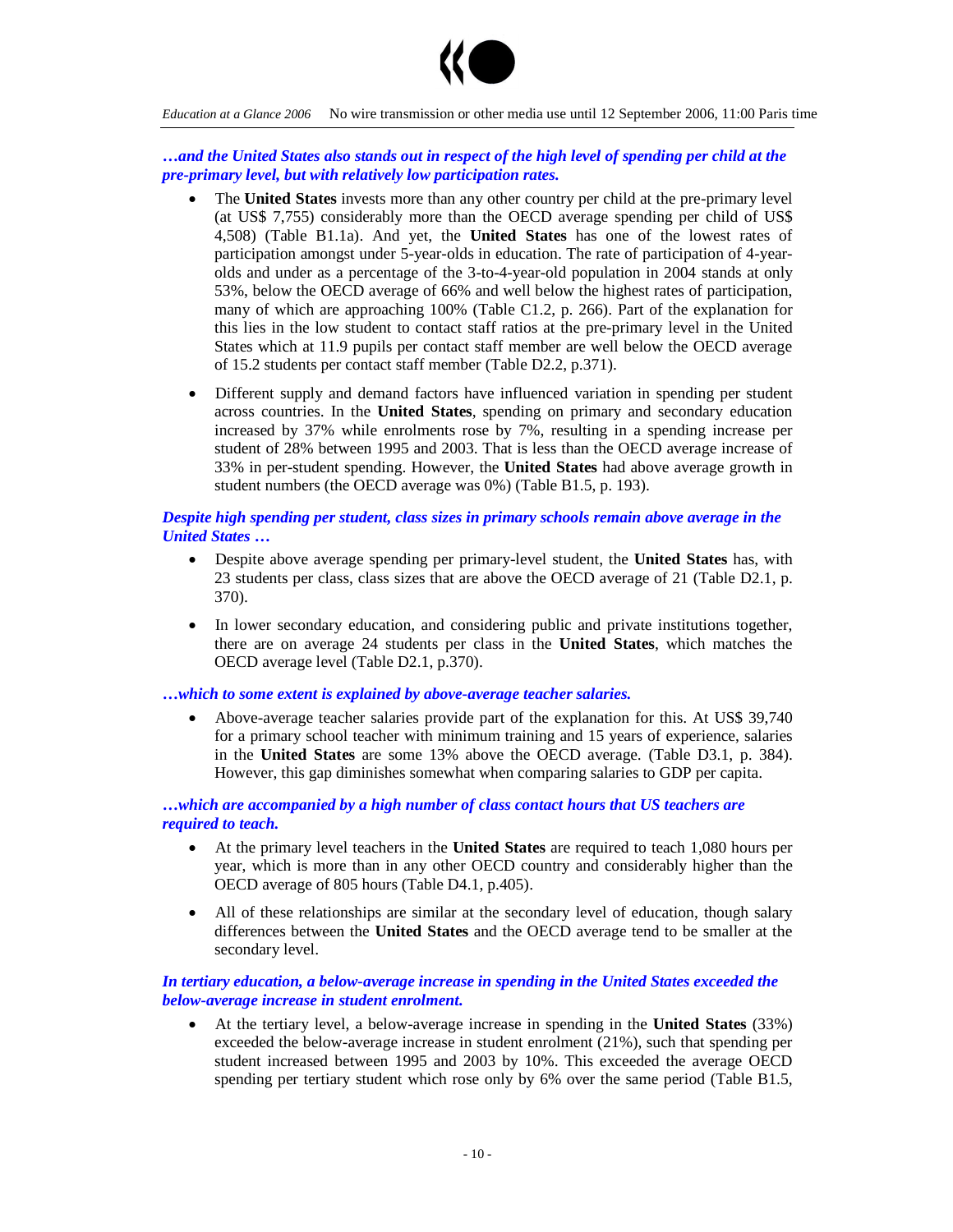

p.193). There are also countries where spending per student has fallen by about 10% or more, as spending levels have not kept pace with expanding student numbers, such as in the Czech Republic, Poland and the Slovak Republic.

## *Schools and colleges in the United States spend more on ancillary services than any other country.*

 Expenditure on ancillary services (e.g. transport, meals, housing etc) is a much larger feature of education expenditure in the **United States** than any other OECD country, particularly at the tertiary level. Some 8% of public and private expenditure on tertiary educational institutions is devoted to such services, around double the rate for OECD countries on average (Table B6.1, p. 252).

## *The provision of ICT resources in schools influences expenditures and shapes the learning environment at schools*

- Among OECD countries, the level of provision of computers in schools attended by 15 year-olds is highest in the **United States**. Based on school principal reports in PISA 2003, there are on average one computer for nearly 3 students, a figure that is higher than in any other OECD country and around half the OECD average of around one computer per 6 students. In OECD countries, the lowest levels of computer provision per student are in Turkey where there are on average 25 students enrolled per school computer (Table D5.1, p. 414).
- Not surprisingly, in the light of these high levels of computer provision in **United States** schools, the extent to which school principals report that instruction is hindered by a shortage of ICT resources is below the OECD average (Table D5.2, p. 415).

## **Notes**

- "Non-formal education" is defined as any organised and sustained educational activities that are not typically provided in the system of schools, colleges, universities and other formal institutions that constitutes a continuous ladder of full-time education for children and young people. Non-formal education may take place both within and outside educational institutions, and cater to persons of all ages. For detailed definitions, see Indicator C5 in *Education at a Glance.*
- "Tertiary-level education"is defined as higher education (HE). Indicators cover both the current performance of the HE system and the proportion of the adult population (25-to-64-year-olds) who have attained HE qualifications. There are splits by gender and type of course – divided into vocational courses and full-length (duration of more than three years) theory-based degrees (Type A), including bachelor and masters degrees. Graduation rate is defined as the ratio of tertiary graduates to the population at typical age of graduation.
- "Lower secondary education" is defined as schooling between the ages of 11 and 14.
- "Upper secondary education" identifies a level of attainment, not necessarily reached while the individual was actually participating in secondary education.
- "Statutory salaries".The data on teacher pay are based on statutory pay (pay scales) in 2004 and do not attempt to capture actual average pay which will include discretionary allowances for extra duties as well as reflecting the age structure of the teacher labour force. Furthermore, the figures are for classroom teachers and so do not reflect the pay of teachers promoted to heads and deputy headships. They also do not include bonuses and supplementary payments, which are considerable in some countries.